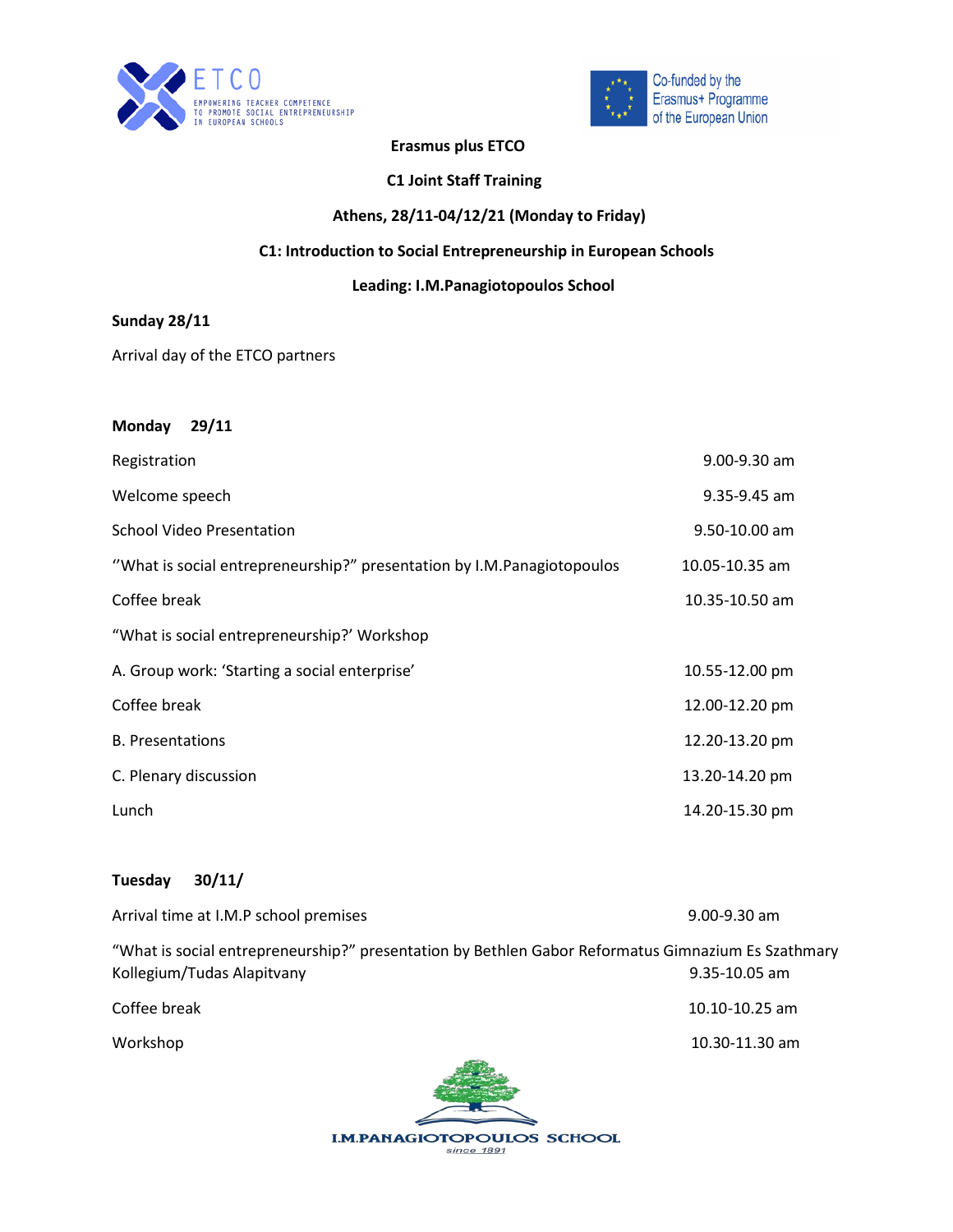| <b>EMPOWERING TEACHER COMPETENCE</b><br>TO PROMOTE SOCIAL ENTREPRENEURSHIP<br>IN EUROPEAN SCHOOLS |
|---------------------------------------------------------------------------------------------------|



| Coffee break                                                                                                                               | 11.30-11.45 am |
|--------------------------------------------------------------------------------------------------------------------------------------------|----------------|
| Workshop                                                                                                                                   | 11.50-12.50 pm |
| Feedback                                                                                                                                   | 12.50-13.20 pm |
| Lunch                                                                                                                                      | 13.20-15.20 pm |
| Wednesday 1/12                                                                                                                             |                |
| Arrival time at I.M.P school premises                                                                                                      | 9.00-9.30 am   |
| "Why is social entrepreneurship important?" presentation by Paydas Egitim Kultur Ve Sanat<br>Dernegi/Zonguldak Sinav Koleji Anadolu Lisesi | 9.35-10.05 am  |
| Coffee break                                                                                                                               | 10.10-10.25 am |
| Workshop                                                                                                                                   | 10.30-11.30 am |
| Coffee break                                                                                                                               | 11.30-11.45 am |
| Workshop                                                                                                                                   | 11.50-12.50 pm |
| Feedback                                                                                                                                   | 12.50-13.20 pm |
| Lunch                                                                                                                                      | 13.20-15.20 pm |

### **Thursday 2/12**

| Arrival time at I.M.P school premises                                                                                           | $9.00 - 9.30$ am   |
|---------------------------------------------------------------------------------------------------------------------------------|--------------------|
| "Paths to social entrepreneurship" presentation by Drustvo Za Razvijanje Prostovoljnega Dela Novo<br>Mesto/Gimnazija Novo Mesto | 9.35-10.05 am      |
| Coffee break                                                                                                                    | $10.10 - 10.25$ am |
| Workshop                                                                                                                        | 10.30-11.30 am     |
| Coffee break                                                                                                                    | 11.30-11.45 am     |
| Workshop                                                                                                                        | 11.50-12.50 pm     |
| Feedback                                                                                                                        | 12.50-13.20 pm     |
| Lunch                                                                                                                           | 13.20-15.20 pm     |